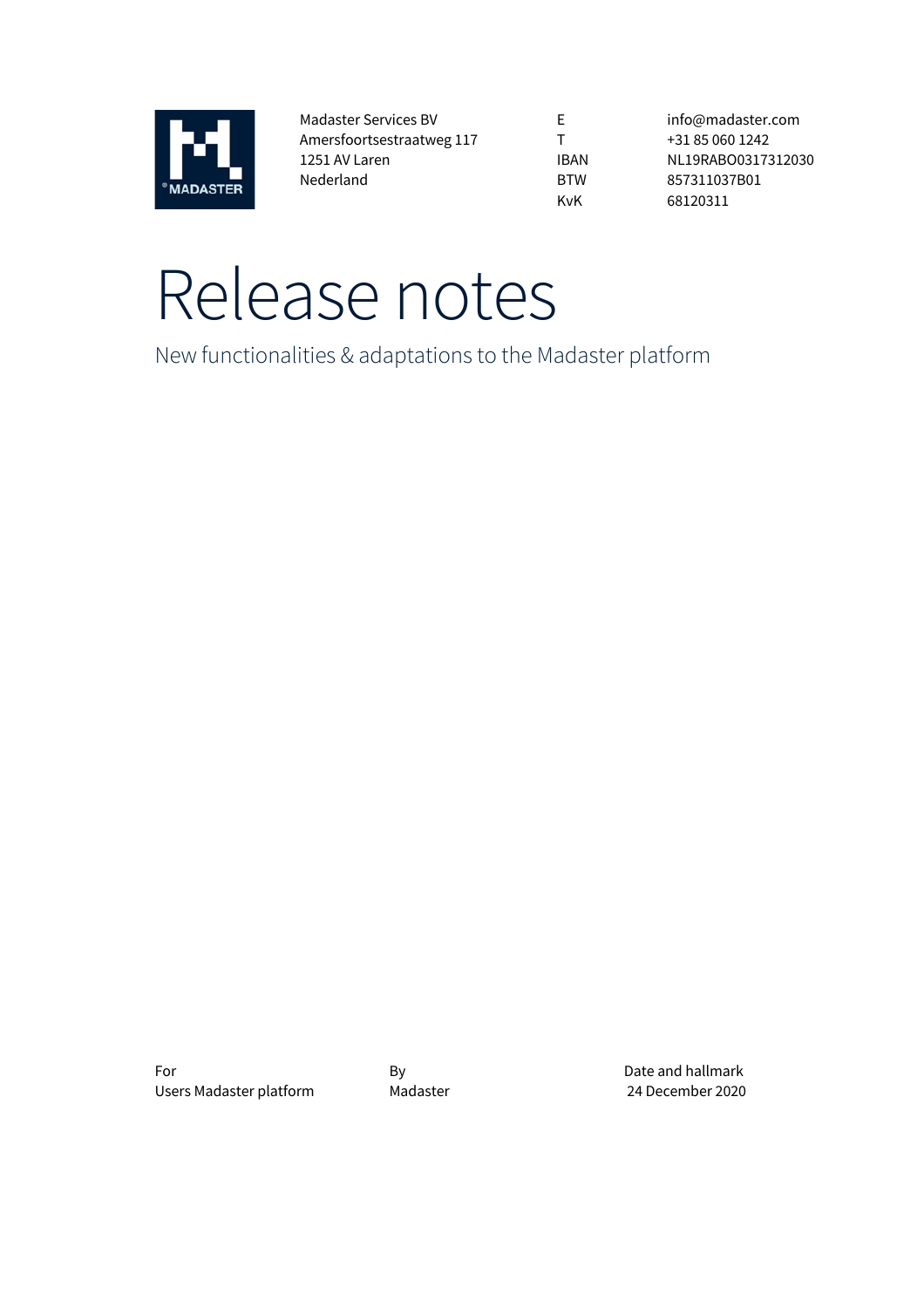# 1. Table of contents

|              | $\mathbf{1}$ |  |
|--------------|--------------|--|
| 1.1.         |              |  |
| 1.2.         |              |  |
|              | 2.           |  |
| 2.1.         |              |  |
|              |              |  |
| 3.1.<br>3.2. |              |  |
|              |              |  |
| 4.1.         |              |  |
| 4.2.         |              |  |
|              | 5.           |  |
|              |              |  |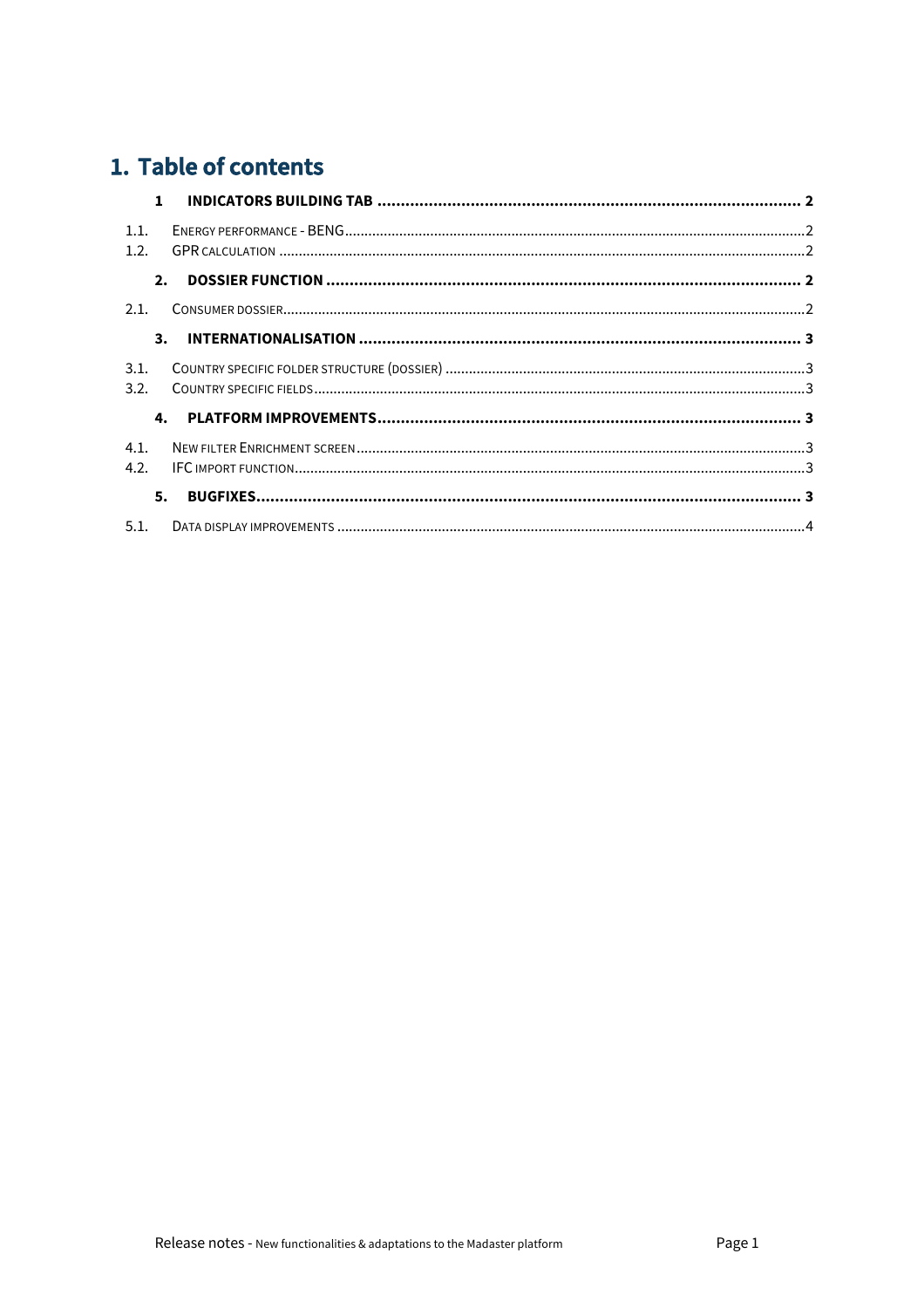# **1 Indicators Building tab**

#### 1.1. Energy performance - BENG

The BENG requirements (Bijna EnergieNeutrale Gebouwen) will come into effect on 1 January 2021. These are the new requirements for the energy performance of new buildings (both residential and non-residential) that arise from the Energy Agreement and the European Energy Performance of Buildings Directive (EPBD). With the introduction of BENG, the EPC calculation is being replaced by the NTA 8800 calculation method. For new homes, the "TO-July" indicator is added.

The Madaster platform responds to this new legislation by adding the following on the "General" tab of a building:

- Three new BENG indicators:
	- $\circ$  BENG-1: Maximum energy need (kWh / m<sup>2</sup>.yr)
	- o BENG-2: Maximum primary fossil energy use (kWh / m<sup>2</sup>.yr)
	- o BENG-3: Minimum share of renewable energy (%)
- The new indicator for risk of temperature exceedance ("T0-July").

The former "Energy Performance Coefficient (EPC)" indicator has been removed.

| <b>ENERGIE</b>                              |                          |  |  |  |  |  |
|---------------------------------------------|--------------------------|--|--|--|--|--|
| Energielabel:                               | $\sim$                   |  |  |  |  |  |
| Energie-index:                              | o                        |  |  |  |  |  |
| Energiebehoefte (BENG 1):                   | - kWh/m <sup>2</sup> .jr |  |  |  |  |  |
| Primaire fossiele energie (BENG 2):         | - kWh/m <sup>2</sup> .jr |  |  |  |  |  |
| Hernieuwbare energie (BENG 3):              | $\sim$                   |  |  |  |  |  |
| Risico temperatuuroverschrijding (T0-juli): | $\sim$                   |  |  |  |  |  |

#### 1.2. GPR calculation

GPR Gebouw is a Dutch sustainability method that measures the performance of an existing or new real estate object and assesses it on the following themes: energy, environment, health, user quality and future value.

After these indicators were introduced in the Madaster platform at an earlier stage on the "General" tab of the building, these values are now also available in the materials passport (in PDF and Excel versions) of the building and also in the Madaster API (technical IT connection layer of the platform).

## **2. Dossier function**

#### 2.1. Consumer dossier

From 1 January 2022, the Wet Kwaliteitsborging voor het bouwen (Wkb) will come into effect for construction works in the lowest risk class, such as single-family homes and simple commercial buildings. This introduces a new system of quality assurance for the construction sector. This act places greater responsibility for the quality of construction works on the contractor and strengthens the position of the client.

The Madaster platform anticipates this future legislation at an early stage by setting up its building dossier function in accordance with the practical guideline (NPR 8092: 2020) for the nature and extent of the information for the consumer dossier.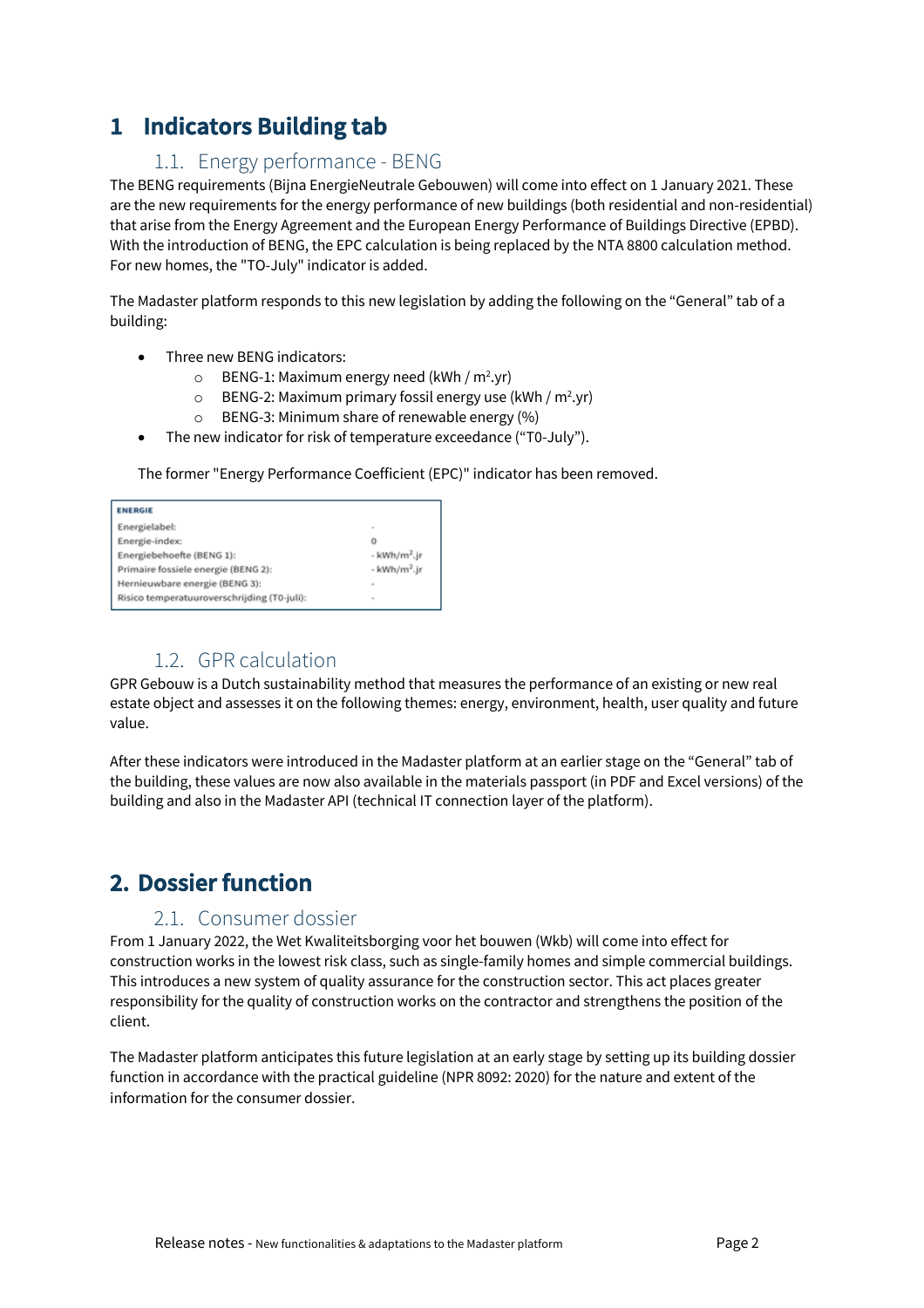| <b>CONSUMENTENDOSSIER</b>          |                                                                                                                                                                                                                                                                                                             |         |                           |      |          |  |
|------------------------------------|-------------------------------------------------------------------------------------------------------------------------------------------------------------------------------------------------------------------------------------------------------------------------------------------------------------|---------|---------------------------|------|----------|--|
| Contractuele afspr<br>$\checkmark$ | <b>INFORMATIE VOOR GEBRUIK, ONDERHOUD EN VERBOUW</b>                                                                                                                                                                                                                                                        |         |                           |      |          |  |
| Gebruik, Onderho<br>$\sim$         | Instructies om bouwwerk incl. alle onderdelen en installaties naar behoren te laten functioneren en relevantie informatie verschaffen bij toekomstige verbouw<br>(bevat o.a. beschrijving verantwoordelijkheden opdrachtgever & opdrachtnemer m.b.t. gebruik en onderhoud, verwijzingen naar onderhouds- en |         |                           |      |          |  |
| Garanties                          | instructieboekjes, etc.).<br>Naam                                                                                                                                                                                                                                                                           | Grootte | Laatst aangepast          | Tags | Eigenaar |  |
| Informatie voor gebru              |                                                                                                                                                                                                                                                                                                             |         | Geen gegevens beschikbaar |      |          |  |
| Bouwwerk, gebouwco                 |                                                                                                                                                                                                                                                                                                             |         |                           |      |          |  |
| Ruwbouw                            |                                                                                                                                                                                                                                                                                                             |         |                           |      |          |  |

# **3. Internationalisation**

#### 3.1. Country specific folder structure (dossier)

The Madaster platform is now better designed to support a country specific folder structure. The Madaster platform offers the possibility to apply the dossier function at account, portfolio, product and building level. With the introduction of this release, the folder structure of this function is now country specific. This allows the folder structure of, for example, the building file in the Dutch Madaster platform to be set up differently than in other countries where the Madaster platform is active.

## 3.2. Country specific fields

The Madaster platform is now better equipped to support country specific fields. The Madaster platform has a number of country specific fields in the "General" tab in the field of, among other things, "building labels" and "energy indicators". With the introduction of this release, these fields are now country specific, with which the fields are only shown to the relevant user groups in the different countries in which the Madaster platform is active.

# **4. Platform improvements**

#### 4.1. New filter Enrichment screen

In the "Enrich" screen (Dossier>Enrich) a new filter "System" has been added in the vertical filter structure. A system is an organized combination of related parts put together for a common purpose or function or to provide a service. This filter, which becomes visible if the source file contains the property "ifcsystem", shows the system elements associated in the source file (ifc) to which the user in Madaster can link a material or product.

## 4.2. IFC import function

The IFC import function has been extended with the property "ifcsystem", with which the Madaster system can identify the system elements associated within a model and display them in the "Enrich" screen.

## **5. Bugfixes**

Madaster strives to implement improvements as quickly as possible and on a continuous basis. If necessary, this is performed by means of hotfixes. The improvements below have been implemented in the platform as part of this release.